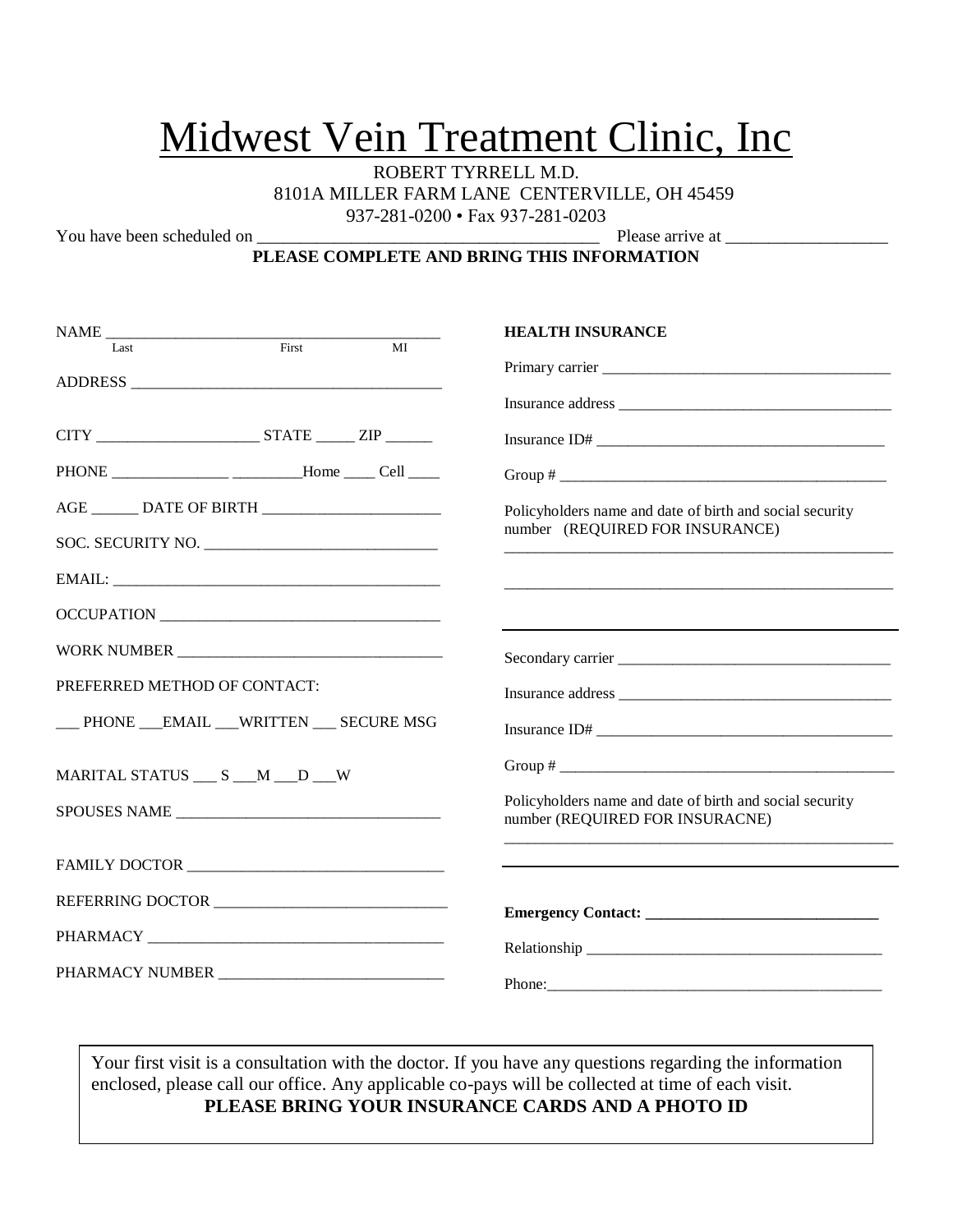Name: \_\_\_\_\_\_\_\_\_\_\_\_\_\_\_\_\_\_\_\_\_\_\_\_\_\_\_\_\_\_\_\_\_\_\_\_\_\_\_\_\_\_\_\_\_\_\_\_\_\_\_\_\_\_\_\_\_\_\_\_\_\_\_\_\_\_\_\_\_\_\_\_\_\_\_\_\_

# **MEDICAL HISTORY**

## **THE FOLLOWING INFORMATION WILL HELP YOUR PHYSICIAN PLAN YOUR CARE. PLEASE PRINT AND COMPLETE THIS SECTION**

| Male                                                                              | Female                                                                                                                                                                                                                                     |                                                              | Height _________                                                   |                                                                                                                              |
|-----------------------------------------------------------------------------------|--------------------------------------------------------------------------------------------------------------------------------------------------------------------------------------------------------------------------------------------|--------------------------------------------------------------|--------------------------------------------------------------------|------------------------------------------------------------------------------------------------------------------------------|
| What problem are you seeking care for?                                            |                                                                                                                                                                                                                                            |                                                              |                                                                    |                                                                                                                              |
| none<br>heart murmur<br>stroke<br>blood clots<br><b>COPD</b><br>bladder<br>cancer | Check and or list all illnesses/problems you have been treated for in the past and present:<br>___ heart attack<br>___ mitral valve prolapse<br>_____ asthma<br>stomach trouble/ulcer<br>____ emphysema<br>_____ arthritis<br>_ depression | ______angina<br>___ kidney problems<br>diabetes<br>cirrhosis | ___ high blood pressure<br>Low blood pressure<br>bleeding disorder | ____ diverticulitis<br>crohn's disease<br>___ ulcerative colitis<br>____ hepatitis<br>____ seizures<br>tuberculosis<br>other |
| Please list any surgeries you have had:                                           |                                                                                                                                                                                                                                            |                                                              |                                                                    |                                                                                                                              |
|                                                                                   | LIST ALL MEDICATION YOU CURRENTLY TAKE, THE DOSE AND HOW OFTEN                                                                                                                                                                             |                                                              |                                                                    |                                                                                                                              |
| <b>NONE</b>                                                                       | DRUG ALLERGIES                                                                                                                                                                                                                             |                                                              |                                                                    |                                                                                                                              |
|                                                                                   | Do you have a LATEX ALLERGY? _____Yes<br>MEDICATION, DOSE AND FREQUENCY                                                                                                                                                                    |                                                              | NO                                                                 |                                                                                                                              |
| 4.<br>5.<br>6.                                                                    |                                                                                                                                                                                                                                            |                                                              |                                                                    |                                                                                                                              |
|                                                                                   | Have you ever smoked tobacco? __ No __Yes If yes, are you currently smoking? __No __ Yes                                                                                                                                                   |                                                              |                                                                    |                                                                                                                              |
|                                                                                   |                                                                                                                                                                                                                                            |                                                              |                                                                    |                                                                                                                              |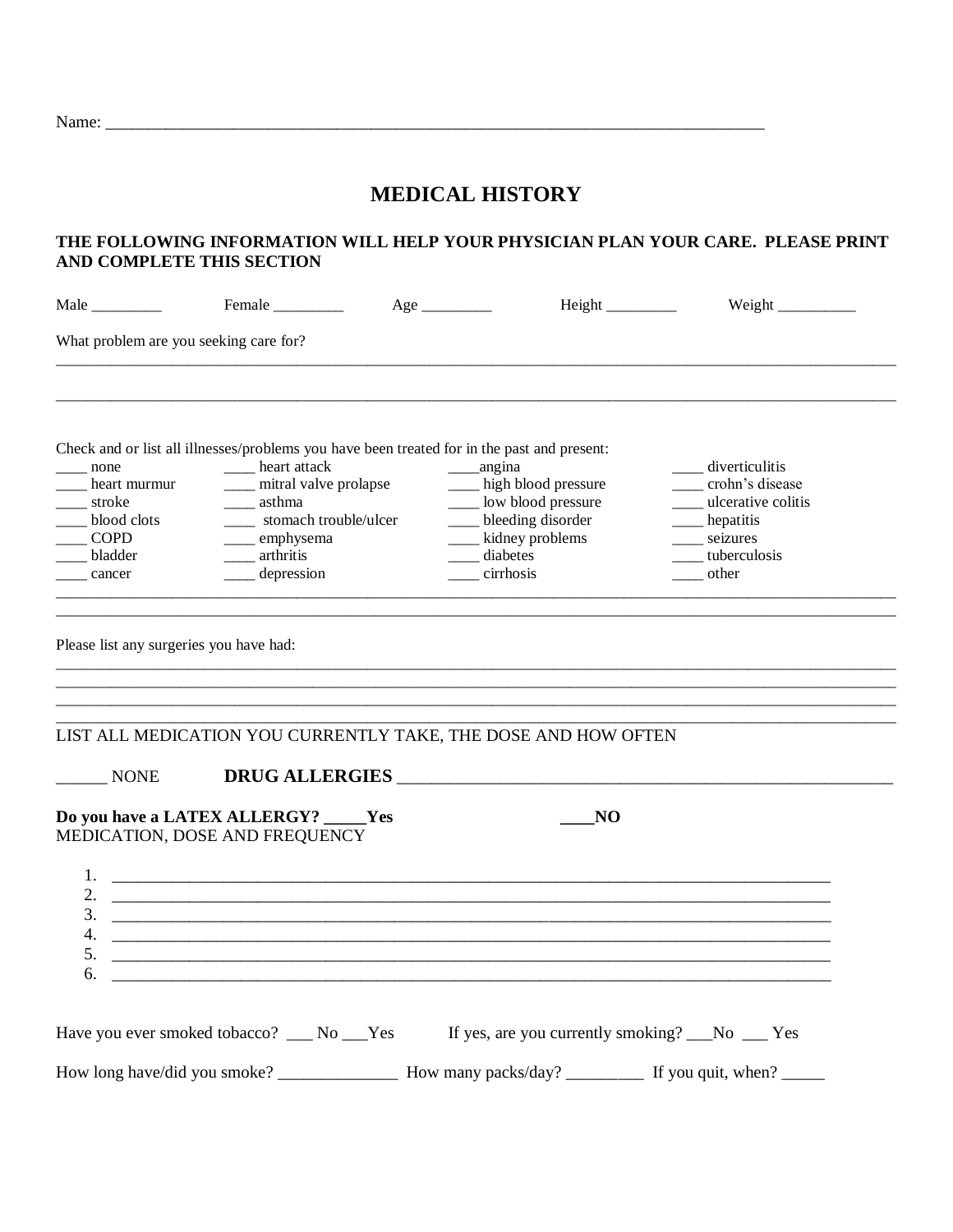| Name: |  |  |
|-------|--|--|
|       |  |  |

#### **Venous History**

#### **Please answer the following questions**.

#### **Past Medical History – provide estimates for date of occurrence**

| 1. Have you ever had vein stripping?       | $Yes$ No |                | When |
|--------------------------------------------|----------|----------------|------|
| 2. Have you ever had vein injections?      | Yes No   |                | When |
| 3. Have you ever had a blood clot?         | Yes No   |                | When |
| 4. Have you ever had a pulmonary embolism? | Yes No   |                | When |
| 5. Have you ever had phlebitis?            | Yes No   |                | When |
| 6. Bleeding varicose veins?                | Yes      | N <sub>0</sub> | When |
| 7. Have you ever had migraines?            | Yes No   |                | When |
| 8. Have you ever had an ulceration?        | Yes      | N <sub>0</sub> | When |

## **Family History – (M) mother (F) father (S) sister (B) brother (CM) child male (CF) child female**

Varicose Veins Spider Veins Deep vein clot Stoke Blood clotting disorder

## **Current Vein History – please answer the following questions completely as they will help us know if the recommended procedures are covered under your insurance.**

Do you experience any of the following symptoms that interfere in activities of daily living?

| Aching/pain       | Right | Left |
|-------------------|-------|------|
| Heaviness         | Right | Left |
| Tiredness/fatigue | Right | Left |
| Itching/burning   | Right | Left |
| Swelling/edema    | Right | Left |
| Restless legs     | Right | Left |
| Bleeding          | Right | Left |
| Sores/Ulcers      | Right | Left |

## **What pain medication have you taken for relief of symptoms?**

|                                                                                                           | <b>Does elevation relieve your leg symptoms?</b> ___ Yes |  |  | No. |  |
|-----------------------------------------------------------------------------------------------------------|----------------------------------------------------------|--|--|-----|--|
| What else have you tried to improve your symptoms?<br>Exercise Weight loss Compression stockings How long |                                                          |  |  |     |  |